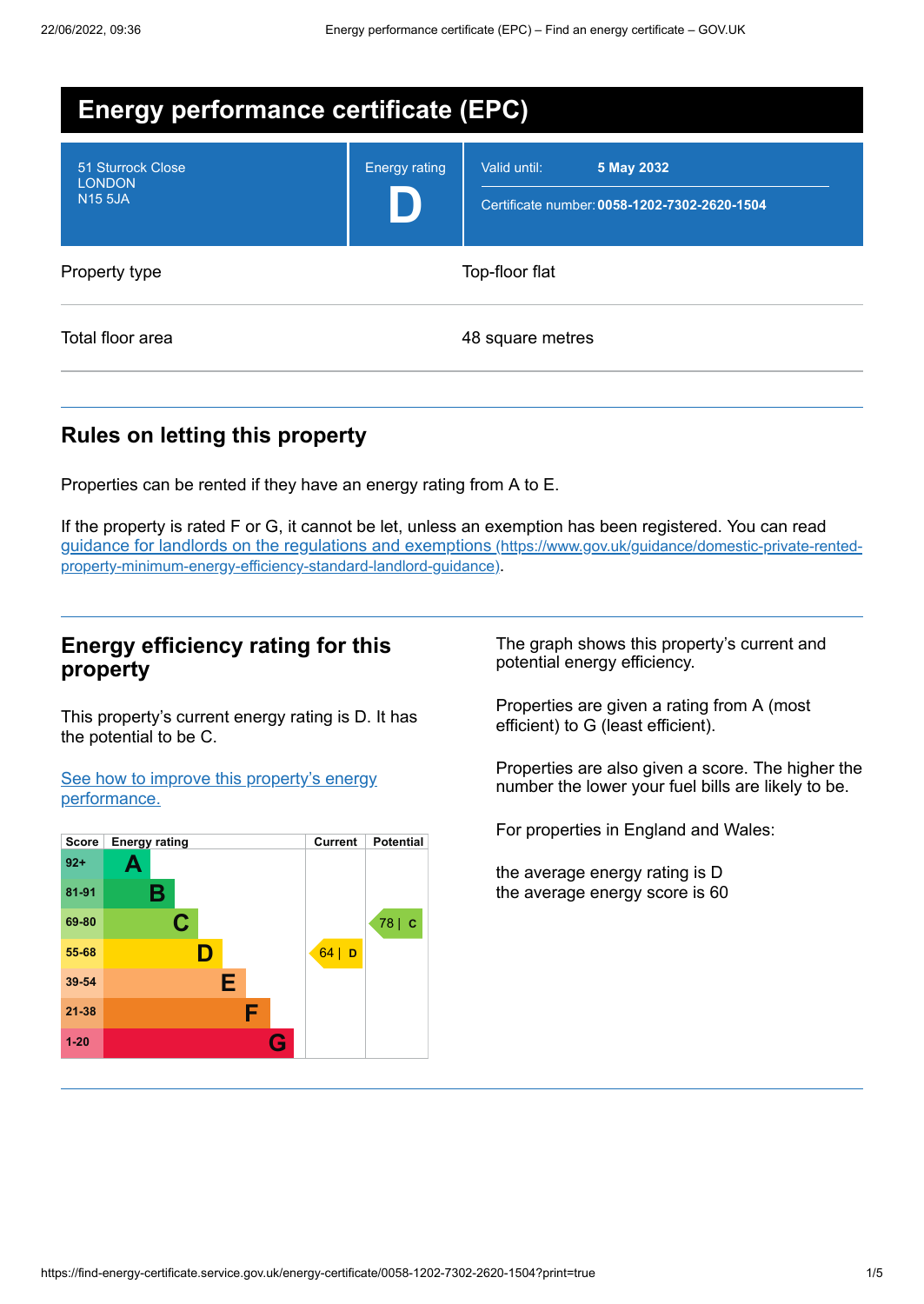# **Breakdown of property's energy performance**

This section shows the energy performance for features of this property. The assessment does not consider the condition of a feature and how well it is working.

Each feature is assessed as one of the following:

- very good (most efficient)
- good
- average
- poor
- very poor (least efficient)

When the description says "assumed", it means that the feature could not be inspected and an assumption has been made based on the property's age and type.

| <b>Feature</b>       | <b>Description</b>                             | Rating    |
|----------------------|------------------------------------------------|-----------|
| Wall                 | Cavity wall, as built, no insulation (assumed) | Poor      |
| Roof                 | Flat, no insulation (assumed)                  | Very poor |
| Window               | Fully double glazed                            | Average   |
| Main heating         | Boiler and radiators, mains gas                | Good      |
| Main heating control | Programmer, room thermostat and TRVs           | Good      |
| Hot water            | From main system                               | Good      |
| Lighting             | Low energy lighting in all fixed outlets       | Very good |
| Floor                | (another dwelling below)                       | N/A       |
| Secondary heating    | <b>None</b>                                    | N/A       |

#### **Primary energy use**

The primary energy use for this property per year is 284 kilowatt hours per square metre (kWh/m2).

### **Additional information**

Additional information about this property:

Cavity fill is recommended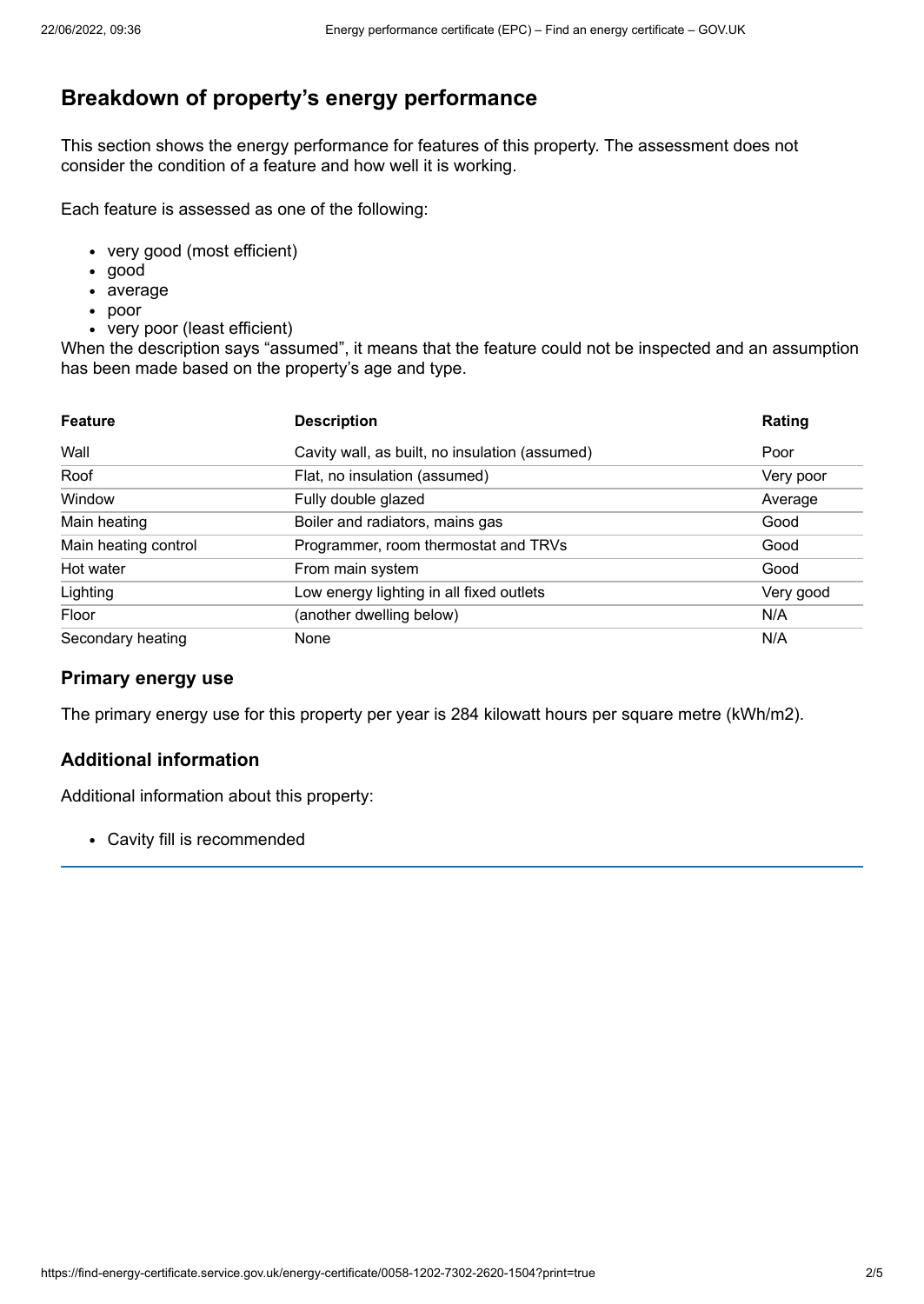| <b>Environmental impact of this</b><br>property                                                        |                 | This property produces                                                                                                                        | 2.4 tonnes of CO2 |
|--------------------------------------------------------------------------------------------------------|-----------------|-----------------------------------------------------------------------------------------------------------------------------------------------|-------------------|
| This property's current environmental impact<br>rating is D. It has the potential to be B.             |                 | This property's potential<br>production                                                                                                       | 1.2 tonnes of CO2 |
| Properties are rated in a scale from A to G<br>based on how much carbon dioxide (CO2) they<br>produce. |                 | By making the recommended changes, you<br>could reduce this property's CO2 emissions by<br>1.2 tonnes per year. This will help to protect the |                   |
| Properties with an A rating produce less CO2                                                           |                 | environment.                                                                                                                                  |                   |
| than G rated properties.                                                                               |                 | Environmental impact ratings are based on<br>assumptions about average occupancy and                                                          |                   |
| An average household<br>produces                                                                       | 6 tonnes of CO2 | energy use. They may not reflect how energy is<br>consumed by the people living at the property.                                              |                   |
|                                                                                                        |                 |                                                                                                                                               |                   |

# <span id="page-2-0"></span>**Improve this property's energy performance**

By following our step by step recommendations you could reduce this property's energy use and potentially save money.

Carrying out these changes in order will improve the property's energy rating and score from D (64) to C (78).

| Step                                       | <b>Typical installation cost</b> | <b>Typical yearly saving</b> |
|--------------------------------------------|----------------------------------|------------------------------|
| 1. Flat roof or sloping ceiling insulation | £850 - £1.500                    | £175                         |
| 2. Cavity wall insulation                  | £500 - £1.500                    | £35                          |

### **Paying for energy improvements**

Find energy grants and ways to save energy in your home. [\(https://www.gov.uk/improve-energy-efficiency\)](https://www.gov.uk/improve-energy-efficiency)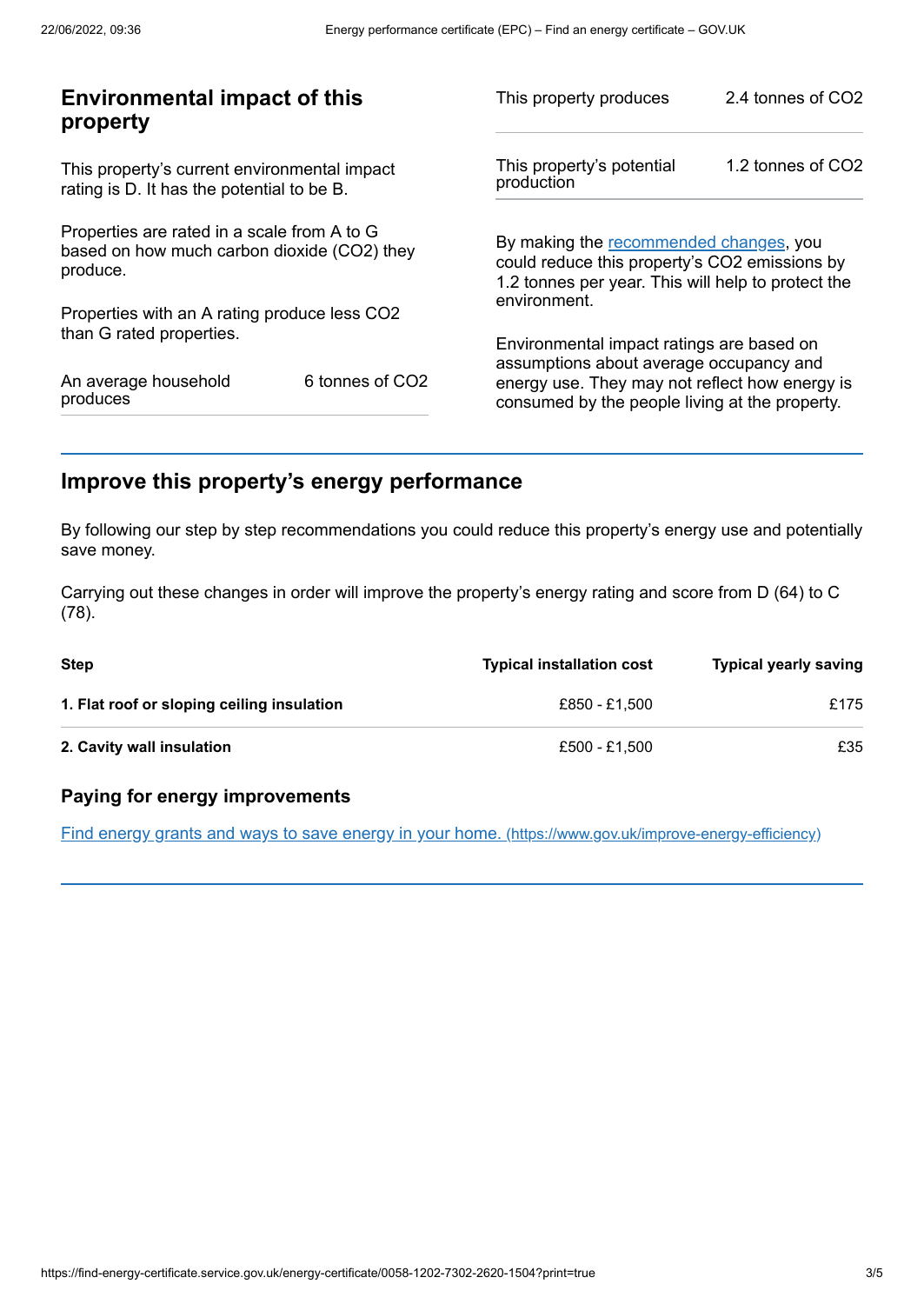## **Estimated energy use and potential savings**

| Estimated yearly energy<br>cost for this property | £553 |
|---------------------------------------------------|------|
| Potential saving                                  | £210 |

The estimated cost shows how much the average household would spend in this property for heating, lighting and hot water. It is not based on how energy is used by the people living at the property.

The potential saving shows how much money you could save if you complete each [recommended](#page-2-0) step in order.

For advice on how to reduce your energy bills visit Simple Energy Advice [\(https://www.simpleenergyadvice.org.uk/\)](https://www.simpleenergyadvice.org.uk/).

#### **Heating use in this property**

Heating a property usually makes up the majority of energy costs.

## Estimated energy used to heat this property

| <b>Type of heating</b>        | <b>Estimated energy used</b>           |
|-------------------------------|----------------------------------------|
| <b>Space heating</b>          | 7529 kWh per year                      |
| Water heating                 | 1748 kWh per year                      |
| insulation                    | Potential energy savings by installing |
| <b>Type of insulation</b>     | Amount of energy saved                 |
| <b>Cavity wall insulation</b> | 703 kWh per year                       |